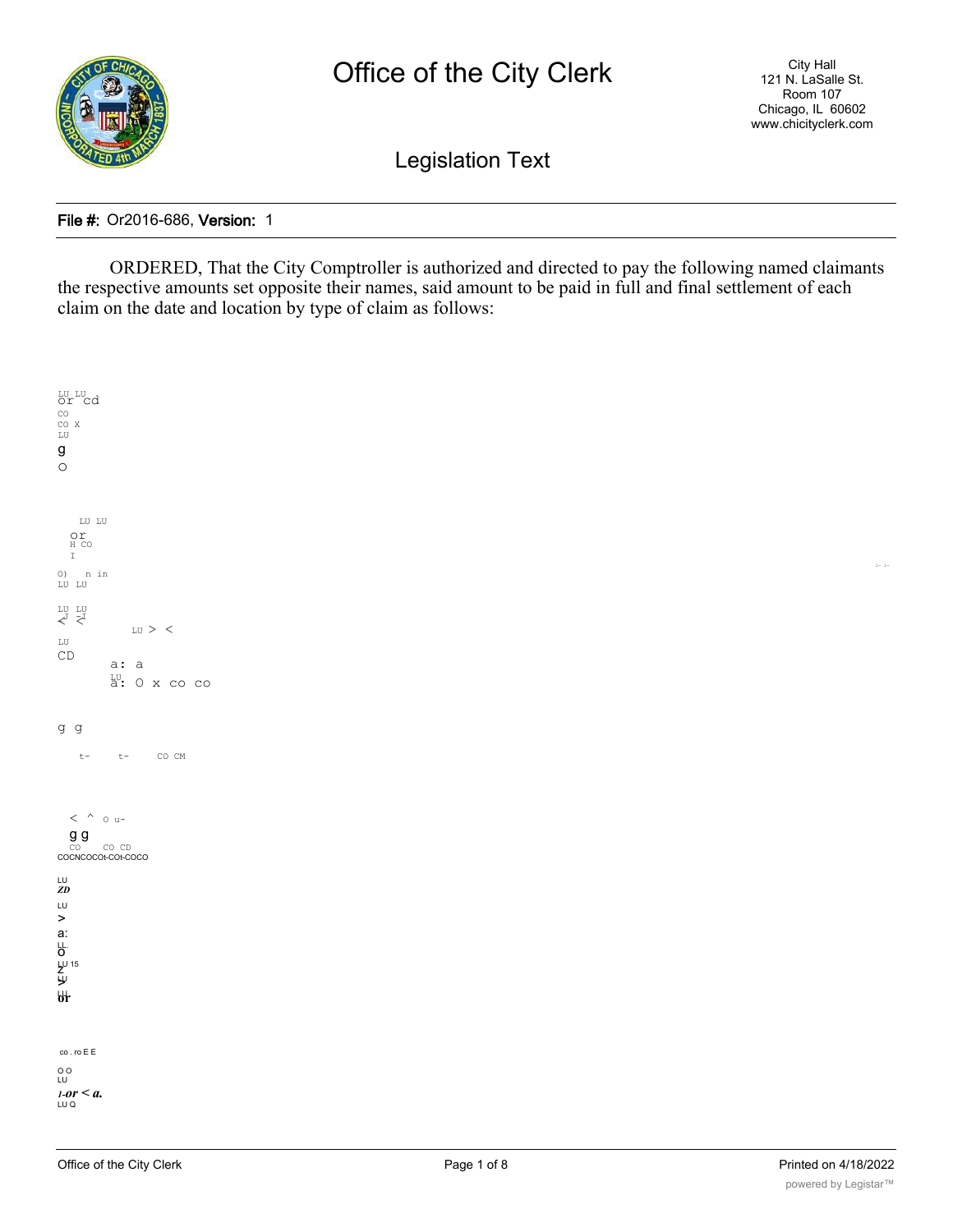



 $O_i$ i  $\bar{\rm X}$  $O$  I CO  $O$ 

> $b^{\text{UL}}_{\text{L}}$  i-co  $\mathop{\Sigma}\limits_{\text{LU}}$   $\mathop{\rm LU}\limits$  $\circ r$  $CD$  $_{\rm CO}$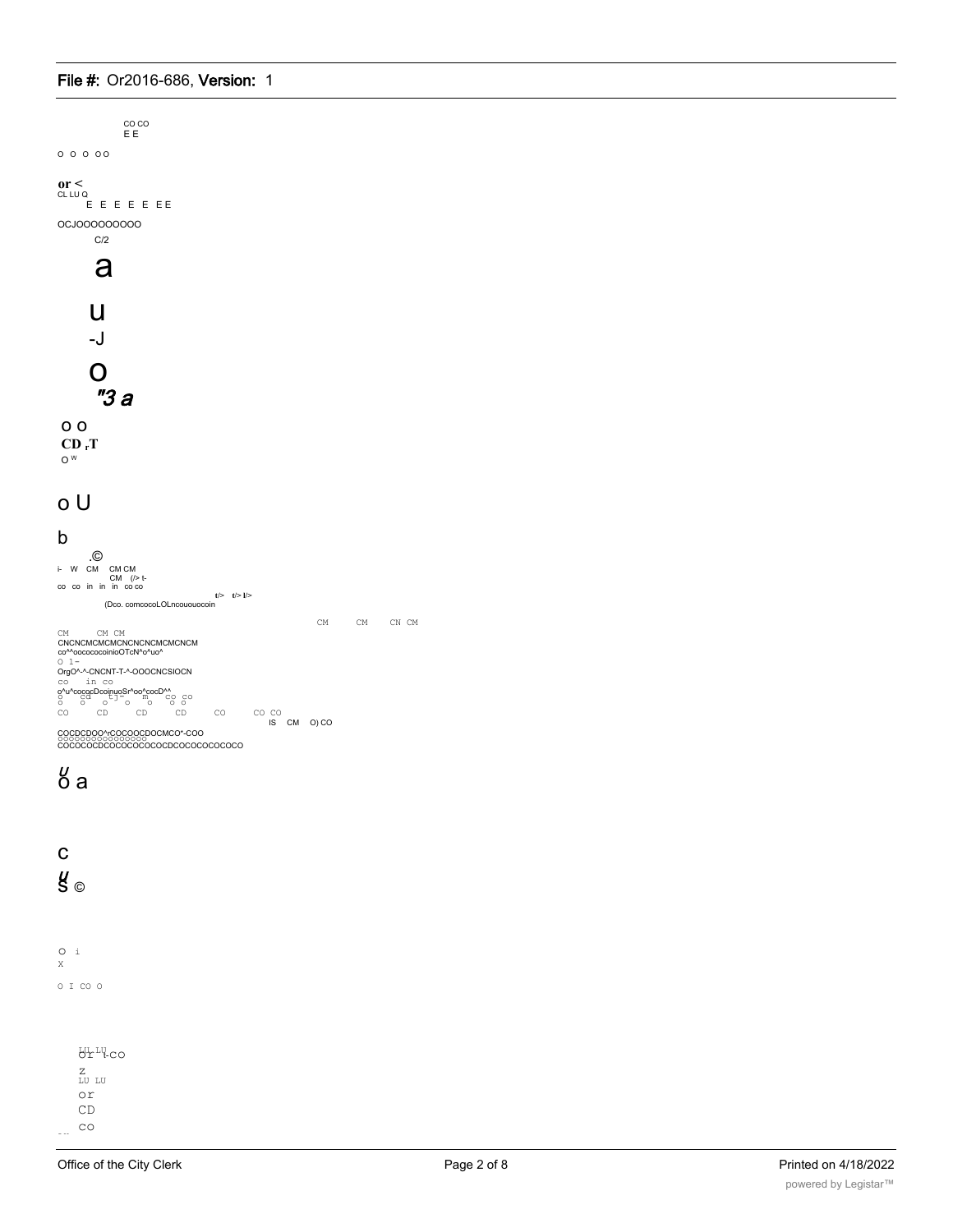| $\begin{array}{c} \text{LU} \\ \text{CD} \\ \text{Q} \end{array}$                                                                                                                                                                                                                                                                                                                                                                     |  |
|---------------------------------------------------------------------------------------------------------------------------------------------------------------------------------------------------------------------------------------------------------------------------------------------------------------------------------------------------------------------------------------------------------------------------------------|--|
| o = agove napora <gao<br>o = agove x<br/>o = agove napora</gao<br>                                                                                                                                                                                                                                                                                                                                                                    |  |
| $\begin{array}{l} < \!\!\!\!\begin{array}{c} \text{C1} \\ \text{C1} \\ \text{C2} \\ \text{C3} \\ \text{C4} \end{array} \\ \text{C5} \\ \text{C6} \\ \text{C7} \\ \text{C8} \\ \text{C9} \\ \text{C0} \\ \text{C1} \\ \text{C1} \\ \text{C2} \\ \text{C3} \\ \text{C4} \\ \text{C5} \\ \text{C6} \\ \text{C7} \\ \text{C8} \\ \text{C9} \\ \text{C0} \\ \text{C0} \\ \text{C1} \\ \text{C1} \\ \text{C2} \\ \text{C1} \\ \text{C2} \\$ |  |
|                                                                                                                                                                                                                                                                                                                                                                                                                                       |  |
| $\begin{array}{l} \begin{array}{c} \text{no} \\ \text{on} \\ \text{on} \\ \text{on} \\ \text{on} \end{array} \end{array} < \begin{array}{c} \text{no} \\ \text{on} \\ \text{on} \\ \text{on} \\ \text{on} \end{array} \end{array}$                                                                                                                                                                                                    |  |
| $\overline{\mathbf{z}}$<br>$\mathop{\rm O}\nolimits_\mathrm{LU}$ H<br>$\circ$<br>$_{\rm CD}^{\rm LU}$ z                                                                                                                                                                                                                                                                                                                               |  |
| $\overset{\text{LU}}{\mathtt{a}}$ i-co<br>LU > 0                                                                                                                                                                                                                                                                                                                                                                                      |  |
| $\mathbb{L} \mathbb{U}$<br>$\dot{\mathtt{i}}$ –<br>co X                                                                                                                                                                                                                                                                                                                                                                               |  |
| $\begin{array}{ccc}\n\text{or}&\text{co}&\text{or}&\text{co}&\text{or}&\text{co}&\text{or}\\ \text{or}&\text{co}&\text{or}&\text{co}&\text{or}&\text{co}&\text{or}\\ \text{or}&\text{co}&\text{or}&\text{co}&\text{or}&\text{co}&\text{or}\\ \end{array}$                                                                                                                                                                             |  |
|                                                                                                                                                                                                                                                                                                                                                                                                                                       |  |
|                                                                                                                                                                                                                                                                                                                                                                                                                                       |  |
| ၀ ၀<br>၉၀ ၉၈                                                                                                                                                                                                                                                                                                                                                                                                                          |  |
| $\frac{1}{2}$<br>$\frac{1}{2}$<br>$\frac{1}{2}$<br>$\frac{1}{2}$<br>$\frac{1}{2}$<br>$\frac{1}{2}$<br>$\frac{1}{2}$<br>$\frac{1}{2}$<br>$\frac{1}{2}$<br>$\frac{1}{2}$<br>$\frac{1}{2}$<br>$\frac{1}{2}$<br>$\frac{1}{2}$<br>$\frac{1}{2}$<br>$\frac{1}{2}$<br>$\frac{1}{2}$<br>$\frac{1}{2}$<br>$\frac{1}{2}$<br>$\frac{1}{2}$<br>$\frac{1}{2}$<br>                                                                                  |  |
|                                                                                                                                                                                                                                                                                                                                                                                                                                       |  |
|                                                                                                                                                                                                                                                                                                                                                                                                                                       |  |
| $\frac{9}{100}$<br>$\leq$                                                                                                                                                                                                                                                                                                                                                                                                             |  |
| $\mathsf E$                                                                                                                                                                                                                                                                                                                                                                                                                           |  |
|                                                                                                                                                                                                                                                                                                                                                                                                                                       |  |
| $\frac{r}{\alpha}$ a o                                                                                                                                                                                                                                                                                                                                                                                                                |  |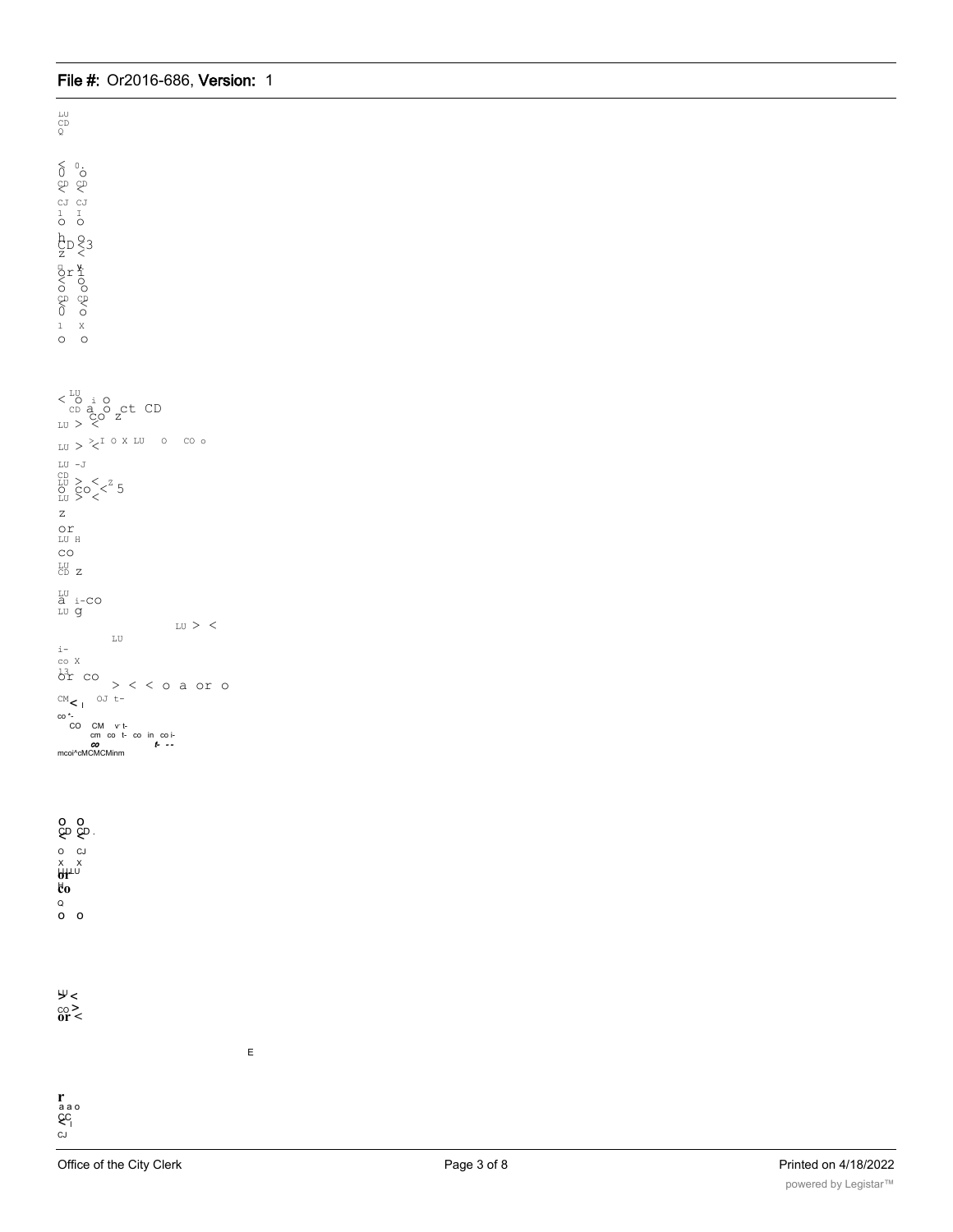| $\frac{1}{25}$                                                                                                                                                                                                                                       |  |
|------------------------------------------------------------------------------------------------------------------------------------------------------------------------------------------------------------------------------------------------------|--|
| $\circ$                                                                                                                                                                                                                                              |  |
| $_{cc}$                                                                                                                                                                                                                                              |  |
|                                                                                                                                                                                                                                                      |  |
| $\begin{array}{c} {\rm co} \\ {\rm LU} \\ {\rm CL} \end{array}$                                                                                                                                                                                      |  |
|                                                                                                                                                                                                                                                      |  |
| $_{1-C0}^{0}$ or                                                                                                                                                                                                                                     |  |
|                                                                                                                                                                                                                                                      |  |
|                                                                                                                                                                                                                                                      |  |
| $\begin{array}{c}\n 0 \\  0 \\  \hline\n 0\n \end{array}$                                                                                                                                                                                            |  |
|                                                                                                                                                                                                                                                      |  |
| or <<br>$_{0r}^{CD}$ <                                                                                                                                                                                                                               |  |
|                                                                                                                                                                                                                                                      |  |
|                                                                                                                                                                                                                                                      |  |
| $<$ or $<$                                                                                                                                                                                                                                           |  |
|                                                                                                                                                                                                                                                      |  |
| $_{\rm CO}$                                                                                                                                                                                                                                          |  |
| or $\leq a$                                                                                                                                                                                                                                          |  |
|                                                                                                                                                                                                                                                      |  |
|                                                                                                                                                                                                                                                      |  |
| 0 <sub>co</sub>                                                                                                                                                                                                                                      |  |
|                                                                                                                                                                                                                                                      |  |
|                                                                                                                                                                                                                                                      |  |
| $\begin{array}{c} 0 & \text{co} \\ \text{CCLU} \\ a & \text{Z} \\ \text{LU I} \end{array}$                                                                                                                                                           |  |
|                                                                                                                                                                                                                                                      |  |
|                                                                                                                                                                                                                                                      |  |
|                                                                                                                                                                                                                                                      |  |
|                                                                                                                                                                                                                                                      |  |
|                                                                                                                                                                                                                                                      |  |
| $\frac{\text{C}}{\text{D}}$<br>$\frac{\text{C}}{\text{D}}$<br>$\frac{\text{C}}{\text{D}}$<br>$\frac{\text{C}}{\text{D}}$<br>$\frac{\text{C}}{\text{D}}$<br>$\frac{\text{C}}{\text{D}}$<br>$\frac{\text{C}}{\text{D}}$<br>$\frac{\text{C}}{\text{D}}$ |  |
|                                                                                                                                                                                                                                                      |  |
| $\mathsf{o}\; \mathsf{z}$                                                                                                                                                                                                                            |  |
| $\leftarrow_{\textit{I-co}}\textit{zd}$ mcomcocjOOQCDCDCDx                                                                                                                                                                                           |  |
|                                                                                                                                                                                                                                                      |  |
|                                                                                                                                                                                                                                                      |  |
| z co                                                                                                                                                                                                                                                 |  |
| ्<br>१<br>१<br>१                                                                                                                                                                                                                                     |  |
|                                                                                                                                                                                                                                                      |  |
| $\frac{\cos 60}{\cos 60}$                                                                                                                                                                                                                            |  |
|                                                                                                                                                                                                                                                      |  |
|                                                                                                                                                                                                                                                      |  |
| $\frac{8}{1}$ $\approx$                                                                                                                                                                                                                              |  |
|                                                                                                                                                                                                                                                      |  |
|                                                                                                                                                                                                                                                      |  |
|                                                                                                                                                                                                                                                      |  |
| $L\cup$ CO                                                                                                                                                                                                                                           |  |
| $\circ$<br>$\mathbf{or}$                                                                                                                                                                                                                             |  |
| ${\sf L}{\sf U}$                                                                                                                                                                                                                                     |  |
|                                                                                                                                                                                                                                                      |  |
|                                                                                                                                                                                                                                                      |  |
|                                                                                                                                                                                                                                                      |  |
|                                                                                                                                                                                                                                                      |  |
|                                                                                                                                                                                                                                                      |  |
| $V = 8 - 67$<br>$V = 8 - 67$<br>$45 - 8 = 7$                                                                                                                                                                                                         |  |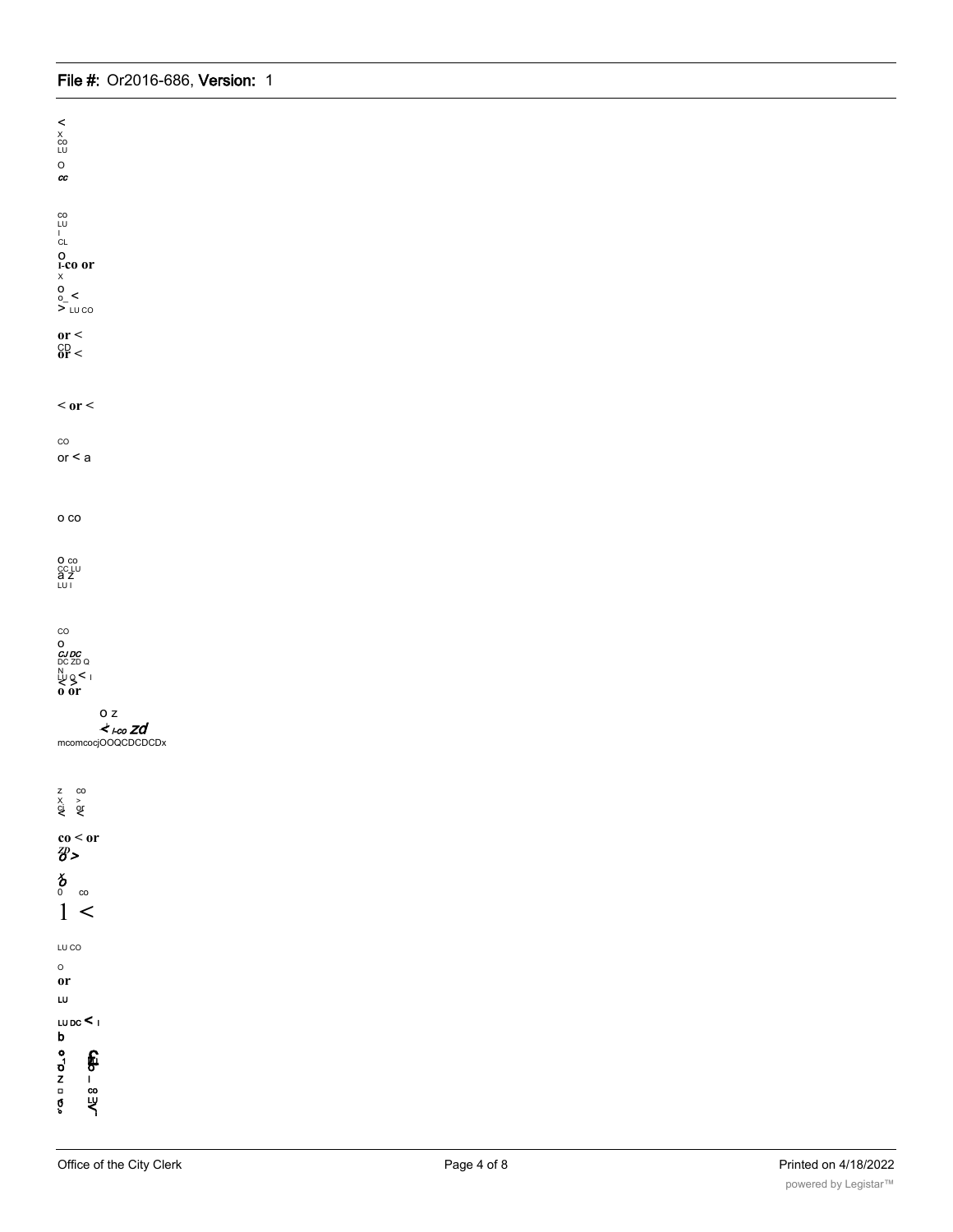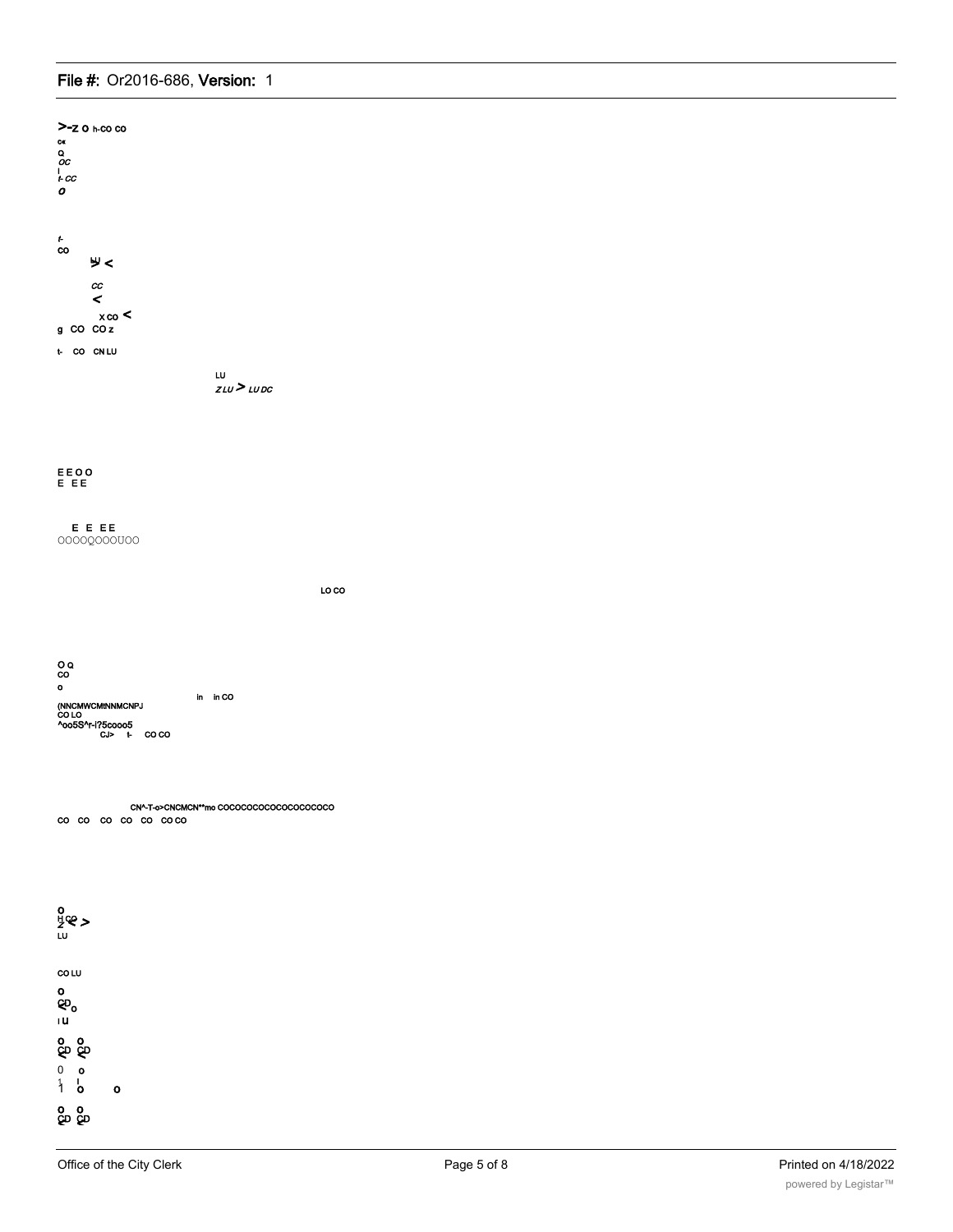| $0$ o<br>$\mathbf{x}$<br>1<br>$0$ 0                                                                                  |         |
|----------------------------------------------------------------------------------------------------------------------|---------|
| $0$ 0<br>ဖြစ်<br>ဖြစ်<br>XXI>0 CJ OLU                                                                                |         |
| 5i-q co to<br>$Q - a$<br>$\mathbf{x} - \mathbf{I}$<br>$g$ $g$<br>co co<br>$\overline{co}$ $\overline{co}$<br>CC LULU |         |
| $>$ < >-<br>$\mathsf{L}^{\mathsf{U}}_{\mathsf{L}}$<br>$\leq$ 0<br>$_{\rm co}$                                        |         |
| y٧<br>$\,<$<br>g<br>Cb a                                                                                             |         |
|                                                                                                                      |         |
| $\infty$ in $\infty$<br>$E_{\epsilon \sim 6}$                                                                        | c co 9o |
| 200000                                                                                                               |         |
| $_{\rm cc}^{\rm co}$<br>$\,<$                                                                                        |         |
| 8 8년<br>8년<br>8월 14일                                                                                                 |         |
| Luo<br>Z<br>LuccLu<br>$\infty$<br>$\bullet$                                                                          |         |

 $\frac{60}{30}$ a < co

# $_{\textrm{\tiny{LU}}}^{\textrm{\tiny{CC}}}$

 $\cos$  co  $\cos$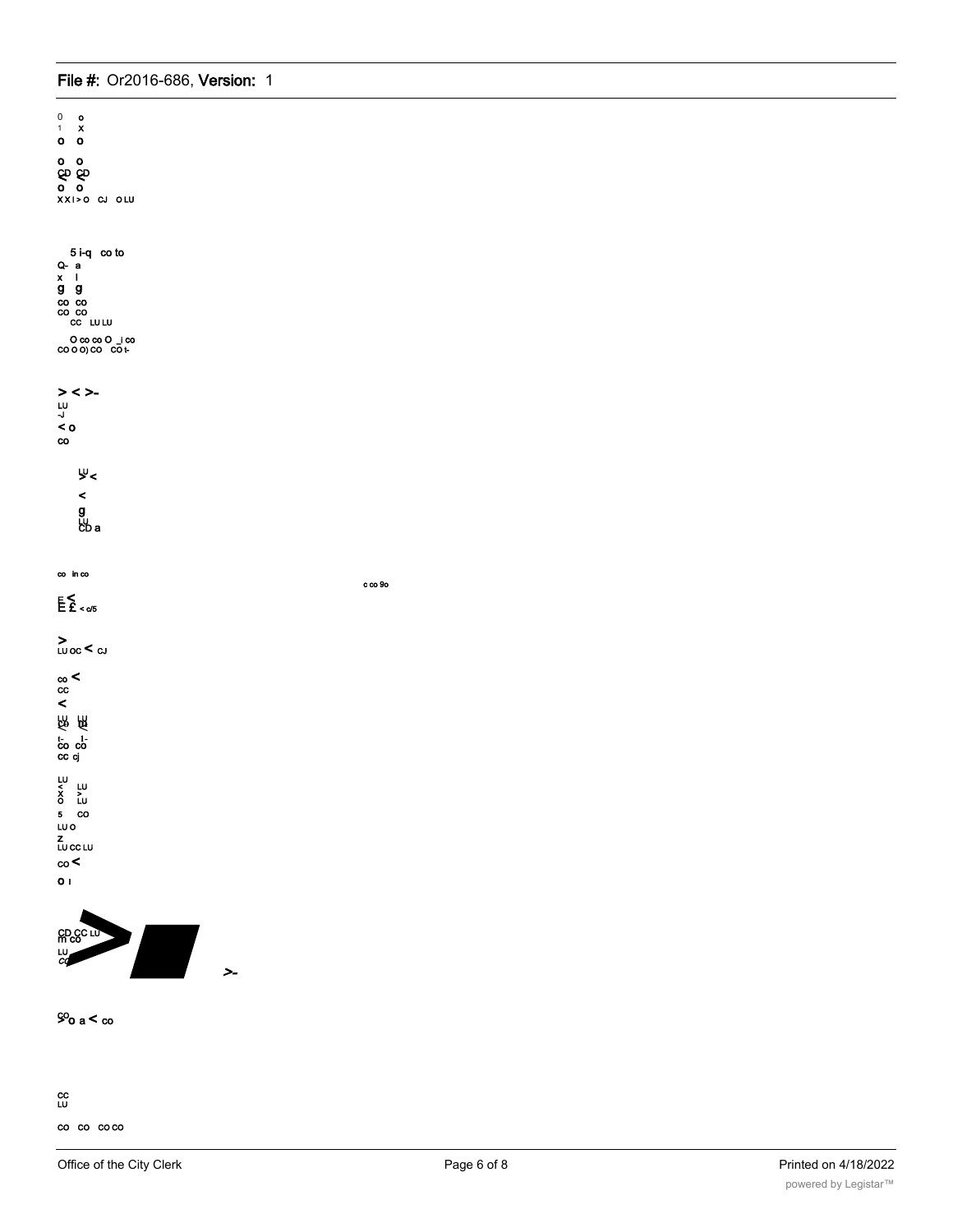**CC**  $\prec$ 

CO o

## **Chicago, HInIIU 20j±\_ To the President and**

**Member of the City Council:**

**Your prnmittee on Finance, having had under consideration an order authorizing the paymjht of various small claims against the Gty of Chicago.**

**having had the same under advisement, begs leave to report and recommend that Your Honorable Body pass the proposed order transmitted herewith.**

| This recommendation was concurred in by |                      | (S viva voce vote oftg)   |  |
|-----------------------------------------|----------------------|---------------------------|--|
| member of the committee (with           | dissenting vote(s)). | $\mathbf{v}_{\mathbf{v}}$ |  |

**Respectfully submitted.**